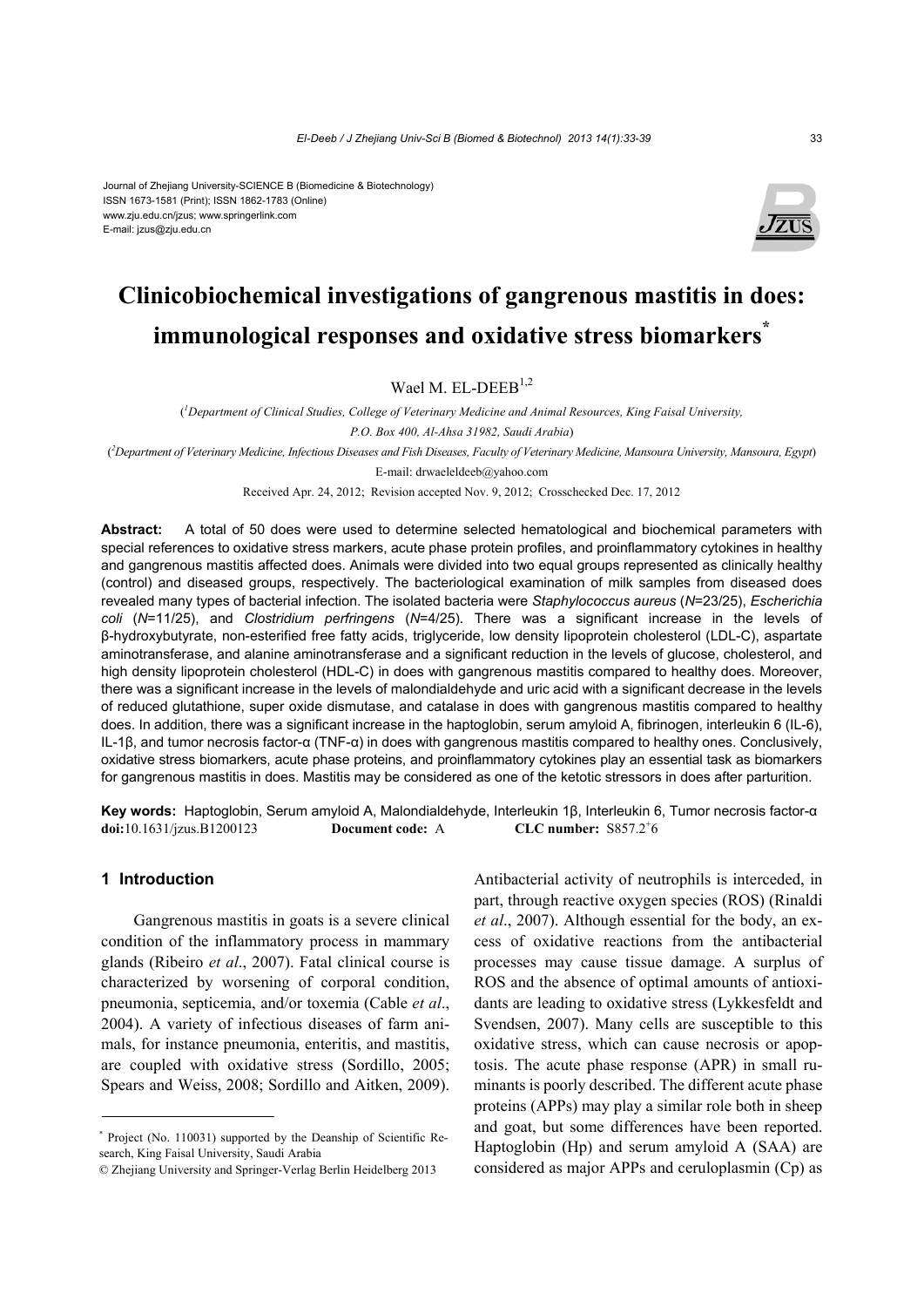a minor APP in both ovine and caprine APRs (González *et al*., 2008). Nonetheless, fibrinogen (Fb) participates as a minor APP in sheep but as a moderate APP in goat. In both species, the concentration of albumin diminishes after an appropriate stimulus (González *et al*., 2008). Most of the studies performed on sheep were focused on the role of APPs after several inflammatory stimuli, but few studies were carried out in relation to specific bacterial, viral, or parasitic infections. Some studies are focused on the expression of APPs against lentiviral infections, with a local expression of SAA (Sack and Zink, 1992), but no serum enhancement of Hp or Fb concentrations (de la Concha-Bermejillo *et al*., 2000). Few studies have been focused on the changes of APPs in milk secretions of sheep. Whereas SAA levels in milk may be useful for the diagnosis of subclinical mastitis in individual ewes, further studies are needed to determine its usefulness from bulk milk (Winter *et al*., 2006). Interestingly, opposite to bovine, the changes in the concentration of SAA in ewes with mastitis experimentally induced by *Staphylococcus epidermidis* are observed earlier in serum than in milk (Winter *et al*., 2003). In goats, the studies are rather limited than in sheep. The measure of APPs has been shown to not imply any advantage against the traditional markers observed for the diagnosis of pregnancy toxemia (González *et al*., 2011). Moreover, an increase of several APPs has been observed in the Alpine ibex with sarcoptic mange (Rahman *et al*., 2010), which probably would act in the same way in domestic goats.

To the best of our knowledge, the correlations between gangrenous mastitis, oxidative stress biomarkers, APPs, and proinflammatory cytokines are lacking in does. The aim of the present study is to throw the light on the oxidative stress biomarkers, APPs, and proinflammatory cytokines as possible biomarkers for gangrenous mastitis in does.

# **2 Materials and methods**

# **2.1 Animals**

Twenty-five does  $((3.4\pm0.2)$  years old), native breeds, were referred to the Veterinary Teaching Hospital, King Faisal University, Saudi Arabia, presenting peracute clinical signs of mastitis, two to three weeks after the parturition. The animals were affected with gangrenous mastitis for 7–10 d. Treatment of affected does was initially attempted using amoxicillin (10 mg/kg, once a day, subcutaneously) and enrofloxacin (10 mg/kg, 24 h, subcutaneously), along with flunixin meglumin (1.1 mg/kg, 24 h, intravenously). In despite of initial therapy, the animal was submitted to unilateral mastectomy (Cable *et al*., 2004) 24 h after the clinical examination, due to worsening of general clinical signs and extension of the mammary lesions. In addition, other 25 healthy does of similar age and post-partum period were used as a control group. The diseased does were examined clinically. No verification of traumatic lesions or foreign body was pragmatic during the clinical examination of mammary glands of the affected does. All the animal procedures were performed according to the guidelines of the Animal Ethics Committee of College of Veterinary Medicine and Animal Resources, King Faisal University, Saudi Arabia.

# **2.2 Sampling**

Two separate blood samples were collected from healthy does and affected does with gangrenous mastitis. One sample was taken in an Eppendorf tube, which was mixed with ethylenediaminetetraacetic acid (EDTA) as anticoagulant for hematological studies. The second blood sample was taken in plain tubes. Samples were centrifuged at 3000 r/min for 10 min and the clear serum was separated carefully and stored in Eppendorf tubes at −20 °C until estimation of serum biochemistry.

Milk samples were aseptically collected from diseased does and submitted to microbiological culture on 5% defibrinated sheep blood agar (0.05 g/ml), MacConkey agar, and Sabouraud agar, and incubated under aerobiosis, at 37 °C for 72 h. The same material was submitted to 5% sheep blood agar, and incubated under anaerobic conditions, at 37 °C for 120 h. The isolated microorganisms were identified using VITEK2 Compact, Biomeriux, France.

#### **2.3 Determination of oxidative stress biomarkers**

#### 2.3.1 Malondialdehyde (MDA)

MDA is determined by colorimetric method by readymade kits provided by Bio-diagnostic, Egypt, according to the instruction of the enclosed pamphlet. Thiobarbituric acid (TBA) reacts with MDA in acidic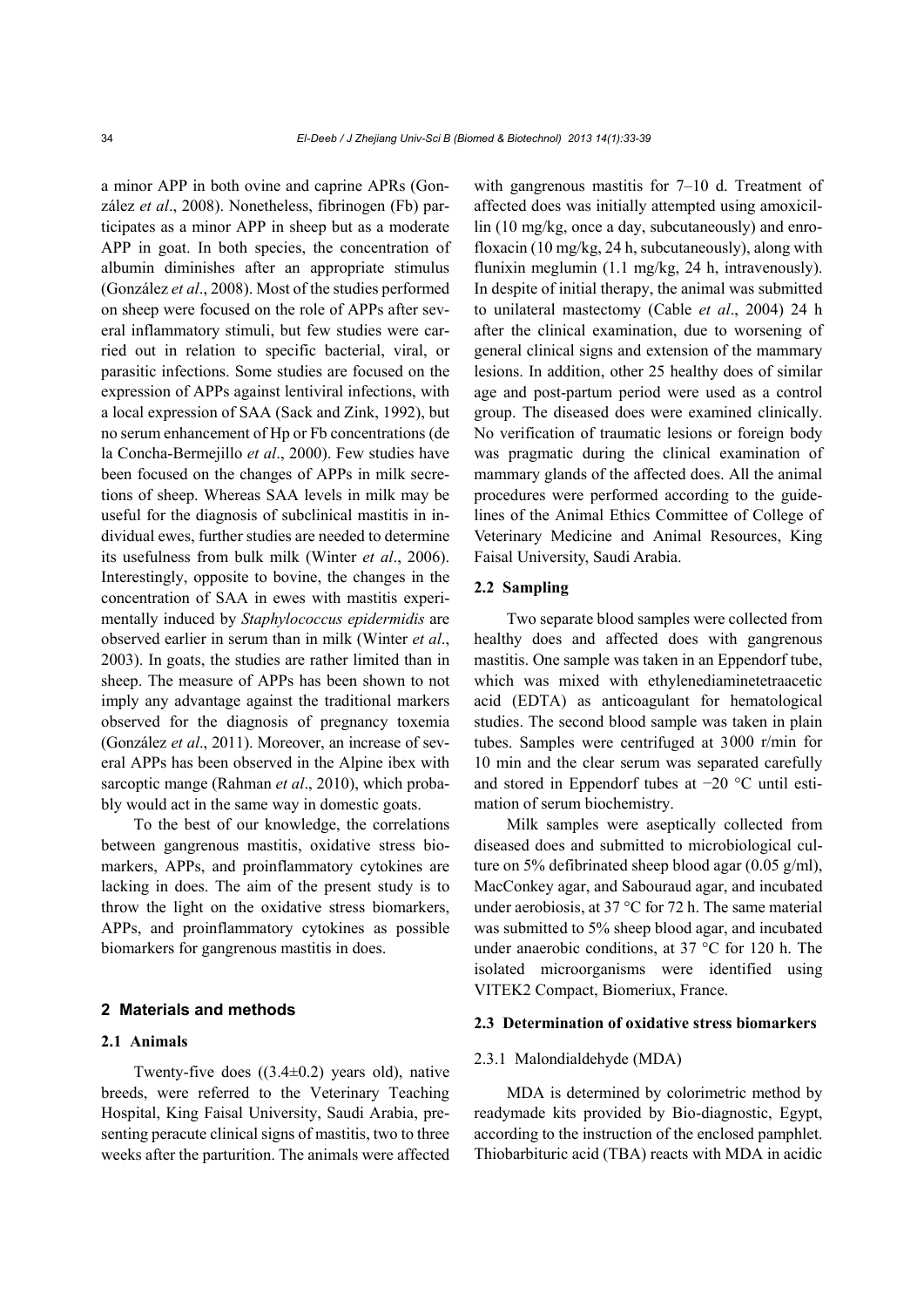medium at 95 °C for 30 min to form TBA reactive product, and the absorbance of the resultant pink product can be measured at 534 nm.

# 2.3.2 Reduced glutathione (GSH)

GSH is determined by colorimetric method by readymade kits provided by Bio-diagnostic, Egypt, according to the instruction of the enclosed pamphlet. GSH determination is based on the reduction of 5,5′ dithiobis(2-nitrobenzoic acid) (DTNB) with GSH to produce a yellow compound. The reduced chromogen is directly proportional to GSH concentration and its absorbance can be measured at 405 nm.

## 2.3.3 Super oxide dismutase (SOD)

SOD is determined by colorimetric method by readymade kits provided by Bio-diagnostic, Egypt, according to the instruction of the enclosed pamphlet. SOD assay relies on the ability of the enzyme to inhibit the phenazine methosulfate-mediated reduction of nitroblue tetrazolium dye.

# 2.3.4 Catalase

Catalase is determined by colorimetric method by readymade kits provided by Bio-diagnostic, Egypt, according to the instruction of the enclosed pamphlet. Catalase reacts with a known quantity of  $H_2O_2$ . The reaction is stopped after exactly 1 min with catalase inhibitor. In the presence of horseradish peroxidase (HRP), remaining  $H_2O_2$  reacts with 3,5-dichloro-2-hydroxybenzene sulfonic acid (DHBS) and 4-aminophenazone to form a chromophore with a color intensity inversely proportional to the amount of catalase in the original sample.

### 2.3.5 Uric acid

Uric acid was determined by uricase-POD enzymatic colorimetric method using kits provided by Spinreact, Spain, according to Young and Friedman (2001).

#### **2.4 Determination of biochemical parameters**

The levels of glucose, triglyceride, cholesterol, high density lipoprotein cholesterol (HDL-C), low density lipoprotein cholesterol (LDL-C), and blood urea nitrogen (BUN), as well as aspartate aminotransferase (AST) and alanine aminotransferase (ALT) activities were determined in serum samples on a Beckman CX-7 autoanalyser using commercial kits (Sigma Chemical Co. Ltd., Poole, Dorset, UK).

Serum concentration of β-hydroxybutyrate was determined by a kinetic enzymatic method using a commercially available kit (Ranbut D-3-hydroxybutyrate, Randox, Crumlin Co., Antrim, UK), according to the methods described by Bani Ismail *et al*. (2008). The assay is based on the reversible reaction between 3-hydroxybutyrate and NAD catalyzed by 3-hydroxybutyrate dehydrogenase, and the change in nicotinamide adenine dinucleotide (NADH) concentration is measured by changes in the absorbance at 340 nm.

Serum concentration of non-esterified free fatty acid (NEFA) was carried out using commercially available test kits supplied by Randox laboratories Ltd., Crumlin Co., Antrim, UK.

# **2.5 Determination of APPs and plasma cytokines**

Serum Hp was determined using the haemoglobin binding assay described by Makimura and Suzuki (1982). SAA was measured by a solid-phase sandwich enzyme-linked immunosorbent assay (ELISA) with a commercially available ELISA kit (Phase SAA kit, Tridelta Ltd., Ireland), according to the manufacturer's instructions. The analytical sensitivities in serum have been determined by the manufacturer as 0.3 μg/ml. Interleukin 6 (IL-6), IL-1β, and tumor necrosis factor-α (TNF-α) levels were determined from undiluted serum samples using commercially available ELISA kits (Biosource, Diagnostic Corporation, USA). The plates were read at 450 nm on a computerized automated microplate ELISA reader (Bio TEC, ELX800G, USA).

# **2.6 Statistical analysis**

The statistical significance between means was compared using Student's *t*-test; *P*≤0.05 was considered significant. All data are presented as means± standard error of the means (SEM). All tests were performed using computer package of the statistical analysis system (SAS, 2002).

## **3 Results**

The diseased does displayed fever, anorexia, and dyspnea. The mammary gland was enlarged,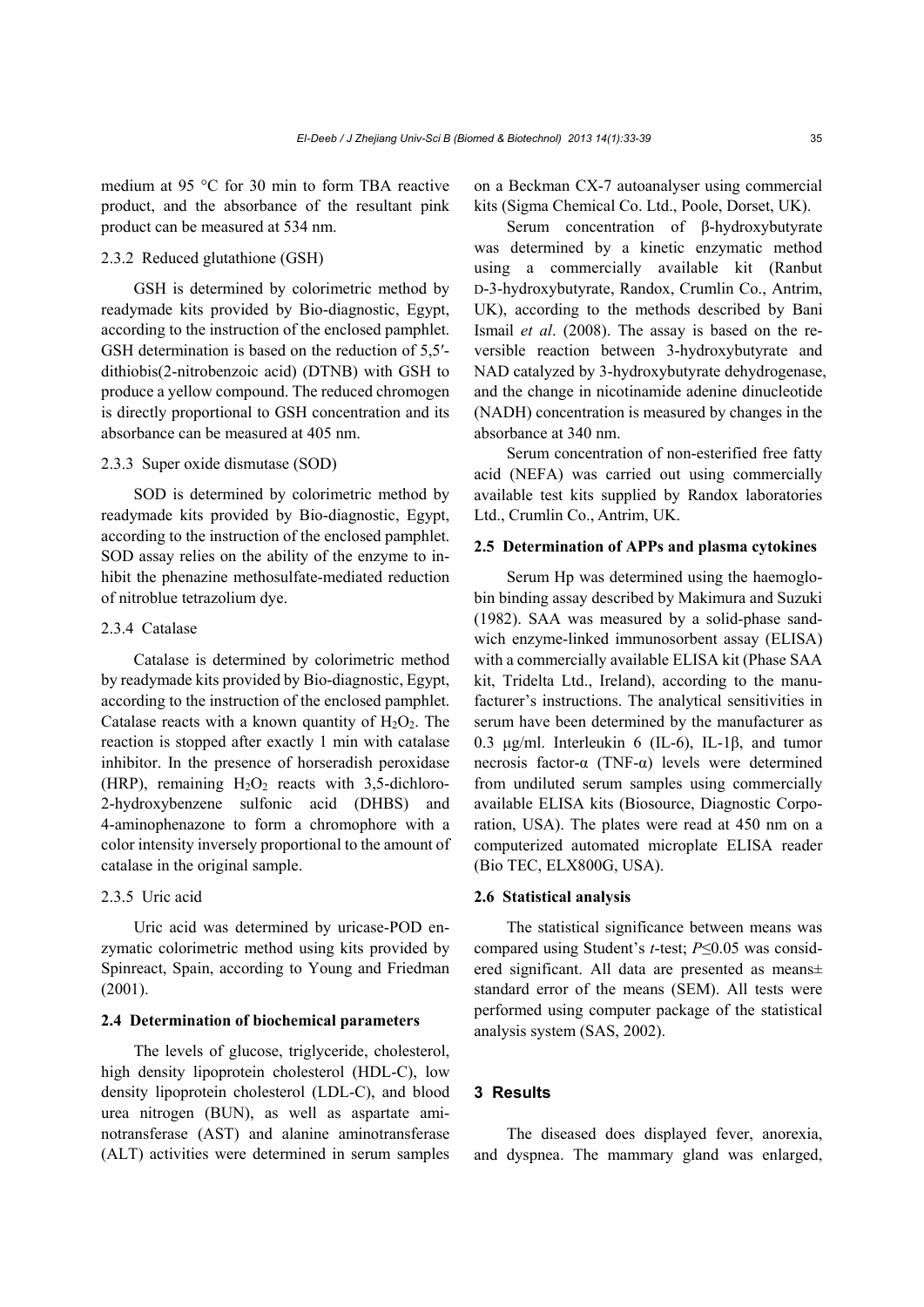blue-blackish, and cold, with marked line of the affected tissue and milk containing blood and pus secretion in very small amounts. The bacteriological examination of milk samples revealed many types of bacterial infection. The isolated bacteria were *Staphylococcus aureus* (*N*=23/25), *Escherichia coli* (*N*=11/25), and *Clostridium perfringens* (*N*=4/25). Concerning the biochemical investigation of diseased does, Table 1 showed that there was a significant (*P*≤0.05) increase in the levels of β-hydroxybutyrate, NEFA, triglyceride, LDL-C, AST, and ALT ((1.60± 0.13) mmol/L,  $(1.20\pm0.12)$  mmol/L,  $(71.32\pm0.21)$  mg/dl,  $(29.32\pm0.45)$  mg/dl,  $(62.10\pm0.52)$  U/L, and  $(32.23\pm$ 0.32) U/L, respectively), with a significant (*P*≤0.05) reduction in the levels of glucose, cholesterol, and HDL-C ((22.20±0.12) mg/dl, (58.32±0.54) mg/dl, and (31.80±0.32) mg/dl, respectively) in does with

gangrenous mastitis compared to healthy does. Table 2 revealed a significant (*P*≤0.05) increase in the levels of MDA and uric acid ((9.13±2.38) nmol/ml and  $(0.21\pm0.001)$  mg/dl, respectively) with a significant (*P*≤0.05) reduction in the levels of GSH, SOD, and catalase ((0.57±0.13) mg/dl, (112.25±4.29) U/ml, and  $(183.03\pm5.13)$  U/L, respectively) in does with gangrenous mastitis compared to healthy does. Table 3 revealed that there was a significant  $(P \le 0.05)$  increase in the Hp, SAA, Fb, IL-6, IL-1 $\beta$ , and TNF- $\alpha$  ((1.11±0.11) mg/L, (30.40±4.42) mg/L,  $(3.84\pm0.21)$  g/L,  $(22.30\pm2.31)$  pg/ml,  $(20.83\pm$ 2.40) pg/ml, and  $(19.36\pm1.75)$  pg/ml, respectively) in does with gangrenous mastitis compared to healthy ones ((0.09±0.001) mg/L, (3.36±1.20) mg/L, (2.42± 0.24) g/L,  $(13.20 \pm 1.23)$  pg/ml,  $(12.74 \pm 3.43)$  pg/ml, and  $(5.54\pm1.23)$  pg/ml, respectively).

**Table 1 Mean levels of selected biochemical parameters in clinically healthy does and those with gangrenous mastitis**

| Group                                     | Glucose<br>(mg/dl)            | $\beta$ -Hydroxybutyrate<br>(mmol/L) | <b>NEFA</b><br>(mmol/L)       | Triglyceride<br>(mg/dl)       | Cholesterol<br>(mg/dl)      |  |
|-------------------------------------------|-------------------------------|--------------------------------------|-------------------------------|-------------------------------|-----------------------------|--|
| Control healthy does $(N=25)$             | $61.40 \pm 0.29$              | $0.92\pm 0.12$                       | $0.54\pm0.12$                 | $55.90\pm0.15$                | $78.20 \pm 0.66$            |  |
| Does with gangrenous<br>mastitis $(N=25)$ | $22.20 \pm 0.12$ <sup>*</sup> | $1.60 \pm 0.13$ <sup>*</sup>         | $1.20 \pm 0.12$ <sup>*</sup>  | $71.32 \pm 0.21$ <sup>*</sup> | $58.32\pm0.54$ <sup>*</sup> |  |
| Group                                     | LDL-C<br>(mg/dl)              | $HDL-C$<br>(mg/dl)                   | <b>AST</b><br>(U/L)           | ATT<br>(U/L)                  | <b>BUN</b><br>(mg/dl)       |  |
| Control healthy does $(N=25)$             | $27.37 \pm 0.17$              | $49.60 \pm 0.22$                     | $47.50\pm0.63$                | $17.13 \pm 0.23$              | $25.50\pm0.54$              |  |
| Does with gangrenous<br>mastitis $(N=25)$ | $29.32 \pm 0.45$              | $31.80 \pm 0.32$ <sup>*</sup>        | $62.10 \pm 0.52$ <sup>*</sup> | $32.23 \pm 0.32$ <sup>*</sup> | $24.70 \pm 0.43$            |  |

\* Means are significantly different at the level (*P*≤0.05)

**Table 2 Mean levels of oxidative stress markers in control healthy does and those with gangrenous mastitis**

| Group                                     | <b>MDA</b><br>(nmol/ml)      | <b>SOD</b><br>(U/ml) | <b>GSH</b><br>(mg/dl)        | Catalase<br>(U/L)              | Uric acid<br>(mg/dl) |
|-------------------------------------------|------------------------------|----------------------|------------------------------|--------------------------------|----------------------|
| Control healthy does $(N=25)$             | $5.19 \pm 0.30$              | $161.48\pm 4.06$     | $1.26 \pm 0.12$              | $330.60\pm 6.67$               | $0.11 \pm 0.004$     |
| Does with gangrenous<br>mastitis $(N=25)$ | $9.13 \pm 2.38$ <sup>*</sup> | $112.25 \pm 4.29$    | $0.57 \pm 0.13$ <sup>*</sup> | $183.03 \pm 5.13$ <sup>*</sup> | $0.21 \pm 0.001$     |

\* Means are significantly different at the level (*P*≤0.05)

|                     |  | Table 3 Mean levels of acute phase proteins and proinflammatory cytokines in clinically healthy does and those with |  |  |  |
|---------------------|--|---------------------------------------------------------------------------------------------------------------------|--|--|--|
| gangrenous mastitis |  |                                                                                                                     |  |  |  |

| Group                                     | Hp<br>(mg/L)                 | SAA<br>(mg/L)                 | Fb<br>(g/L)                | IL-6<br>(pg/ml)               | IL-1 $\beta$<br>(pg/ml)  | TNF- $\alpha$<br>(pg/ml) |
|-------------------------------------------|------------------------------|-------------------------------|----------------------------|-------------------------------|--------------------------|--------------------------|
| Control healthy does $(N=25)$             | $0.09 \pm 0.001$             | $3.36 \pm 1.20$               | $2.42\pm 0.24$             | $13.20 \pm 1.23$              | $12.74\pm3.43$           | $5.54 \pm 1.23$          |
| Does with gangrenous<br>mastitis $(N=25)$ | $1.11 \pm 0.11$ <sup>*</sup> | 30 40 $\pm$ 4 42 <sup>*</sup> | $3.84\pm0.21$ <sup>*</sup> | $22.30 \pm 2.31$ <sup>*</sup> | $20.83 \pm 2.40^{\circ}$ | $19.36 \pm 1.75$         |

\* Means are significantly different at the level (*P*≤0.05)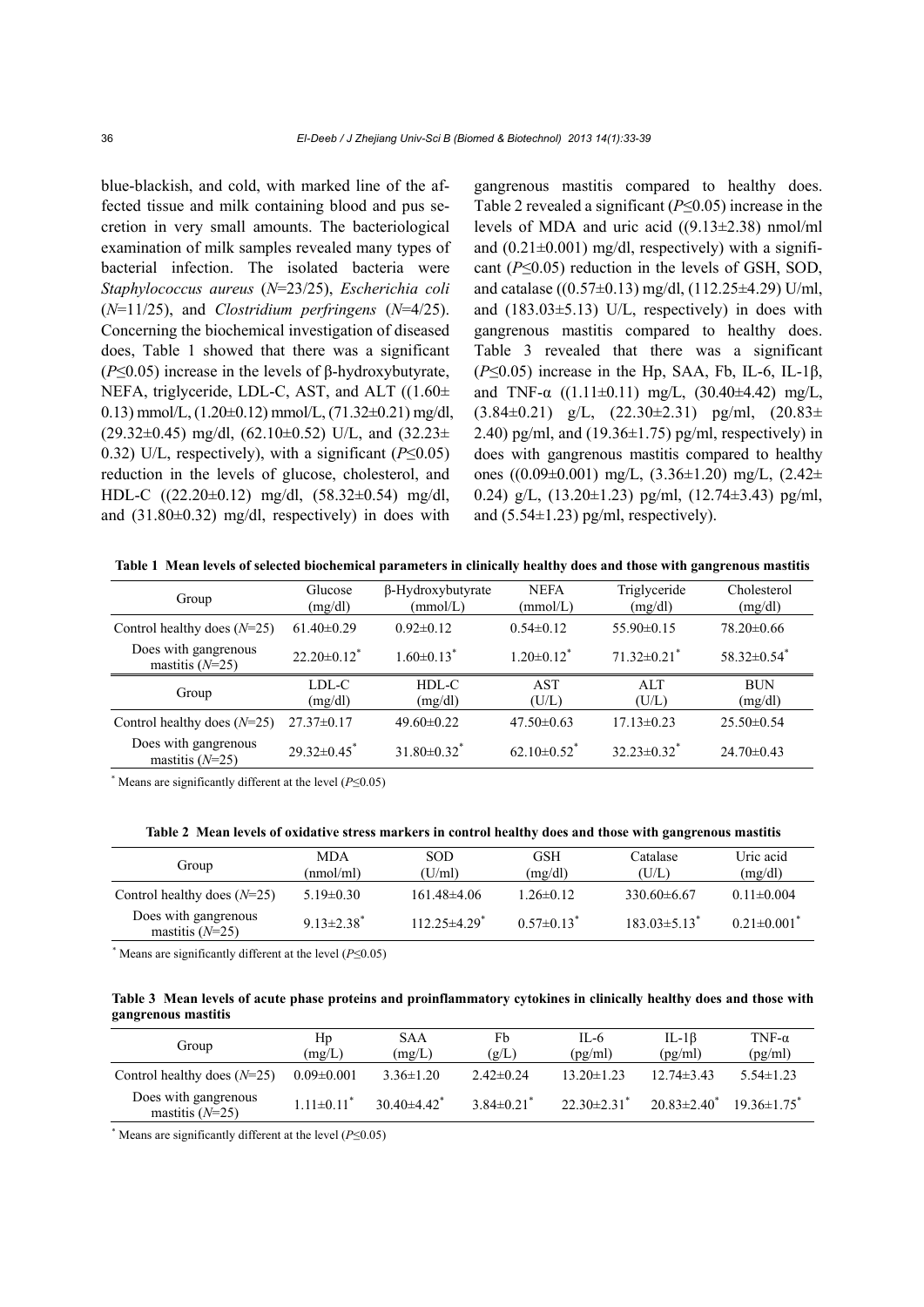# **4 Discussion**

Mastitis is considered one of the most important diseases of domestic animals, caused by several etiological agents. Transmission of the microorganisms primarily occurs via teats canal by ascendance, usually involving agents from animals and environmental origin and from the milking process (Anderson *et al*., 2005). The presented study revealed a significant (*P*≤0.05) reduction in glucose levels in does with gangrenous mastitis in comparison with healthy does. Moreover, there was a significant (*P*≤0.05) elevation in the levels of β-hydroxybutyrate and NEFA in comparison with healthy does. The decreased levels of glucose and increased levels of β-hydroxybutyrate and NEFA could be attributed to the loss of appetite in diseased does. Interestingly, these data may present a ketotic state in does with gangrenous mastitis. These results of reduced glucose levels are consistent with those obtained by Çetin *et al*. (2005) in ewes and disagree with Fuguay *et al*. (1975) in cows with clinical mastitis. Furthermore, there was a significant (*P*≤0.05) increase in the total lipids in diseased does compared to healthy ones. It has been reported previously that serum total lipid concentrations increased in ketotic state (Marteniuk and Herdt, 1988; Kaneko *et al*., 1997), which was confirmed in this study. Serum cholesterol levels decreased significantly (*P*≤0.05) in hepatic insufficiency (Kaneko *et al*., 1997). In the present findings, serum concentrations of cholesterol in the diseased does were lower than that in healthy does  $(P \le 0.05)$ . Furthermore, it was found that the serum levels of HDL-C in the diseased does were also significantly lower (*P*≤0.05), while LDL-C was significantly (*P*≤0.05) higher compared to the control group. AST and ALT activities increased in mononucleosis, liver damage, and kidney infection (Kaneko *et al*., 1997). In the present study, AST and ALT activities differed significantly (*P*≤0.05) between diseased and healthy does. Higher activities of AST and ALT in diseased animals are associated with liver dysfunction. The mechanisms by which inflammation cause damage to mammary gland tissue during mastitis are still not fully understood. It is well known that inflammatory reactions, in which vascular permeability increases and leukocyte migration occurs, involve free radicals, such as  $O_2$ ; H2O2·, and OH· (Cuzzocrea *et al*., 1998; Poch *et al*., 1999). In the present study, there was a significant decrease in GSH in diseased does compared to healthy ones. Moreover, there was a significant decrease in the levels of SOD and catalase in diseased does compared to healthy ones. These changes might be due to the great demand of high GSH, SOD, and catalase activities for elevated level oxidant damage occurring because of inflammatory reactions in the mammary gland tissue or insufficient nutrition of the does with gangrenous mastitis. Eventually, defense activity of the animal increased against oxidants. Increased lipid peroxidation as a result of changed intracellular ratio between the free radicals and antioxidant system has been suggested to be correlated with mastitis (Ndiweni *et al*., 1991; Atroshi *et al*., 1996; Çetin *et al*., 2005). These findings are in concurrence with those obtained by Atroshi *et al*. (1996) in cows and Çetin *et al*. (2005) in ewes. In the present study, plasma MDA levels in does with gangrenous mastitis were significantly (*P*≤0.05) higher than that in healthy ones. Moreover, the decrease in food intake may be considered as a further cause of increased lipid peroxidation in ruminants (Gaál *et al*., 1993). These findings agree with those obtained by Atroshi *et al*. (1996) who determined the levels of MDA in cows with mastitis to be 38%–44% higher than those in healthy cows, and are also in agreement with those obtained by Çetin *et al*. (2005) in ewes. The present results indicate that increasing levels of oxidative stress markers in does with gangrenous mastitis might have an essential role in the process of inflammation and tissue damage. Uric acid is the major low molecular weight intracellular antioxidant in upper respiratory fluids (Kassim *et al*., 2002). Similarly, our results showed a significant increase in the level of uric acid in diseased does compared to the healthy ones.

In the present study, there were significant ( $P \le 0.05$ ) increases in the levels of IL-6, TNF- $\alpha$ , and IL-1β in does with gangrenous mastitis compared to healthy does. Moreover, APR revealed significantly (*P*≤0.05) higher levels of Hp, SAA, and Fb in diseased does compared to healthy ones. The elevated levels of APPs could be attributed to the release of proinflammatory cytokines like TNF-α as a result of inflammation (Gabay and Kushner, 1999). The elevated levels of APPs are in agreement with those obtained by Winter *et al*. (2003) in ewes with mastitis induced experimentally with *Staphylococcus*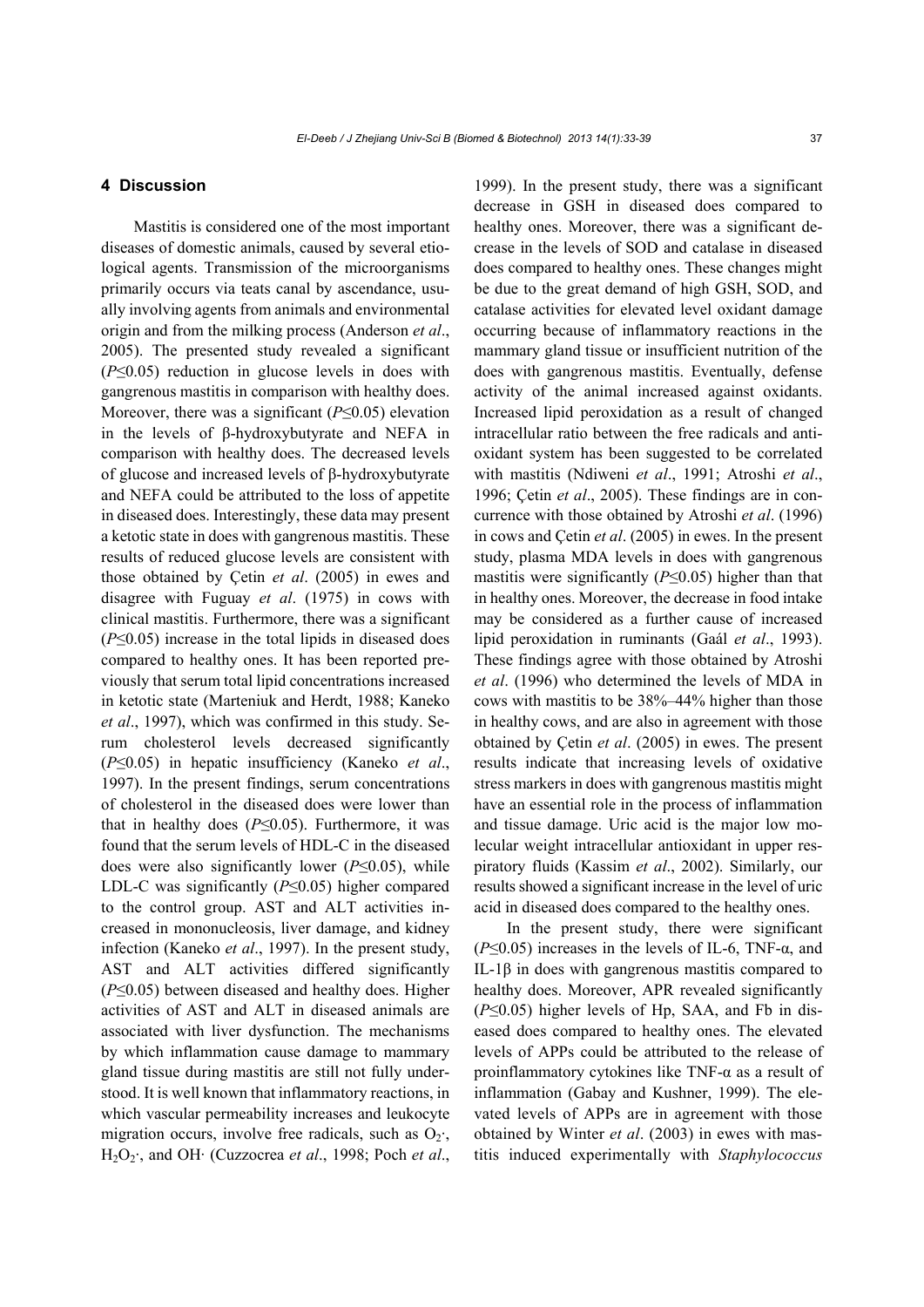*epidermidis*, Eckersall *et al*. (2001) in dairy cows with clinical mastitis, and Gerardi *et al*. (2009) in dairy cows with subclinical mastitis. In the current study, chemotactic factors released by infectious bacteria and other components of the immune system are the signals for neutrophil recruitment to sites of infection. However, this influx of neutrophils is a double-edged sword. This may cause not only an inflammatory reaction that results in the elimination of infection, but also tissue damage that leads to fibrosis and impaired mammary function (Capuco *et al*., 1986). Neutrophils promote tissue injury and disturb mammary function via reactive oxygen metabolite generation (the respiratory burst) and granular enzyme release (degranulation) (Miller *et al*., 1993; Kehrli and Shuster, 1994). Release of the cytokine TNF in the present study is due to the binding of the lipopolysaccharide (LPS)/LPS-binding protein (LBP) complex to the cluster of differentiation 14 (CD14) molecule (Schumann *et al*., 1990). TNF is a potent activator of leukocytes and enhances the phagocytosis and killing of mastitis pathogens by bovine neutrophils (Kabbur and Jain, 1995). Under defined conditions, the CD14 receptor can also mediate phagocytosis of LBP-coated Gram-negative bacteria (Wright *et al*., 1989).

# **5 Conclusions**

From this study it could be concluded that oxidative stress biomarkers, APPs, and proinflammatory cytokines play an essential task as biomarkers for gangrenous mastitis in does. Moreover, gangrenous mastitis may be considered as one of the ketotic stressors in does after parturition.

#### **References**

- Anderson, D.E., Hull, B.H., Pugh, D.G., 2005. Enfermidades da Glândula Mamária. *In*: Pugh, D.G. (Ed.), Clínica de Ovinos e Caprinos. Roca, São Paulo, p.379-399.
- Atroshi, F., Parantainen, J., Sankari, S., Jarvinen, M., Lindberg, L.A., Saloniemi, H., 1996. Changes in inflammationrelated blood constituents of mastitic cows. *Vet. Res*., **27**(2):125-132.
- Bani Ismail, Z.A., Al-Majali, A.M., Amireh, F., Al-Rawashdeh, O.F., 2008. Metabolic profiles in goat does in late pregnancy with and without subclinical pregnancy toxemia. *Vet. Clin. Pathol.*, **37**(4):434-438. [doi:10.1111/j.1939- 165X.2008.00076.x]
- Cable, C.S., Peery, K., Fubini, S.L., 2004. Radical mastectomy in 20 ruminants. *Vet. Surg*., **33**(3):263-266. [doi:10. 1111/j.1532-950X.2004.04038.x]
- Capuco, A.V., Paape, M.J., Nickerson, S.C., 1986. In vitro study of polymorphonuclear leukocyte damage to mammary tissues of lactating cows. *Am. J. Vet. Res*., **47**(3): 663-668.
- Çetin, H., Yaralioğlu Gürgöze, S., Keskin, O., Atli, M.O., Korkmaz, Ö., 2005. Investigation of antioxidant enzymes and some biochemical parameters in ewes with gangrenous mastitis. *Turk. J. Vet. Anim. Sci*., **29**:303-308.
- Cuzzocrea, S., Zingarelli, B., Hake, P., Salzman, A.L., Szabo, C., 1998. Antiinflammatory effects of mercaptoethylguanidine, a combined inhibitor of nitric oxide synthase and peroxynitrite scavenger, in carrageenan-induced models of inflammation. *Free Rad. Biol. Med*., **24**(3):450-459. [doi:10.1016/S0891-5849(97)00280-3]
- de la Concha-Bermejillo, A., Singh, B., Whitney, M.S., Bazer, F.W., 2000. Acute-phase proteins and hematologic values in ovine lentivirus-infected lambs treated with recombinant ovine IFN-τ. *J. Interf. Cytok. Res*., **20**(1):41-53. [doi:10.1089/107999000312720]
- Eckersall, P.D., Young, F.J., McComb, C., Hogarth, C.J., Safi, S., Weber, A., McDonald, T., Nolan, A.M., Fitzpatrick, J.L., 2001. Acute phase proteins in serum and milk from dairy cows with clinical mastitis. *Vet. Rec*., **148**(2):35-41. [doi:10.1136/vr.148.2.35]
- Fuguay, J.W., Zook, A.B., Poe, W.E., Brown, W.H., Cunter, E.W., 1975. Metabolic and physiologic response of dairy cattle to coliform mastitis. *J. Dairy Sci*., **58**(5):751-752.
- Gaál, T., Mézes, M., Miskucza, O., Ribiczey-Szabó, P., 1993. Effect of fasting on blood lipid peroxidation parameters of sheep. *Res. Vet. Sci*., **55**(1):104-107. [doi:10.1016/ 0034-5288(93)90042-E]
- Gabay, C., Kushner, I., 1999. Acute-phase proteins and other systemic responses to inflammation. *N. Engl. J. Med*., **340**(6):448-454. [doi:10.1056/NEJM199902113400607]
- Gerardi, G., Bernardini, D., Azzurra Elia, C., Ferrari, V., Iob, L., Segato, S., 2009. Use of serum amyloid A and milk amyloid A in the diagnosis of subclinical mastitis in dairy cows. *J. Dairy Res*., **76**(4):411-417. [doi:10.1017/S00 22029909990057]
- González, F.H.D., Tecles, F., Martínez-Subiela, S., Tvarijonaviciute, A., Soler, L., Cerón, J.J., 2008. Acute phase protein response in goats. *J. Vet. Diagn. Invest*., **20**(5): 580-584. [doi:10.1177/104063870802000507]
- González, F.H.D., Hernández, F., Madrid, J., Martínez-Subiela, S., Tvarijonaviciute, A., Cerón, J.J., Tecles, F., 2011. Acute phase proteins in experimentally induced pregnancy toxemia in goats. *J. Vet. Diagn. Invest*., **23**(1): 57-62. [doi:10.1177/104063871102300108]
- Kabbur, M.B., Jain, N.C., 1995. Signal transduction pathways involved in phagocytic and oxidative burst activities of cytokine-treated bovine neutrophils. *Comp. Haematol. Int*., **5**(1):38-46. [doi:10.1007/BF00214489]
- Kaneko, J.W., Harvey, J.W., Bruss, M.L., 1997. Clinical biochemistry of domestic animals, 5th edition, 1997. *J. Vet.*